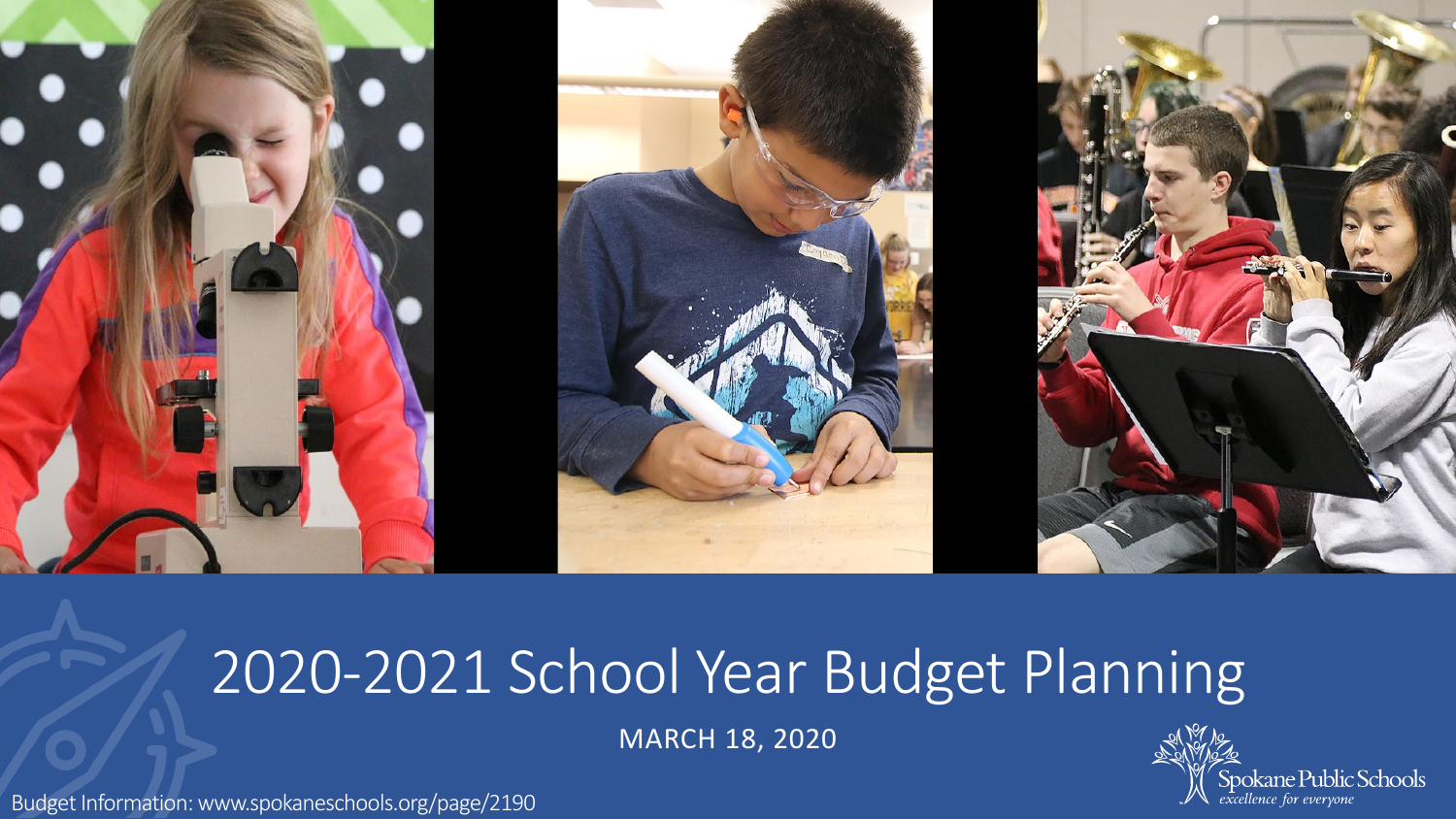

- Certificated planning assumptions being implemented
- Planning assumptions for future discussion
- Review of four-year budget forecast
- Discuss Budget Standard and Priorities
- Provisions for work load suspension
- Next Steps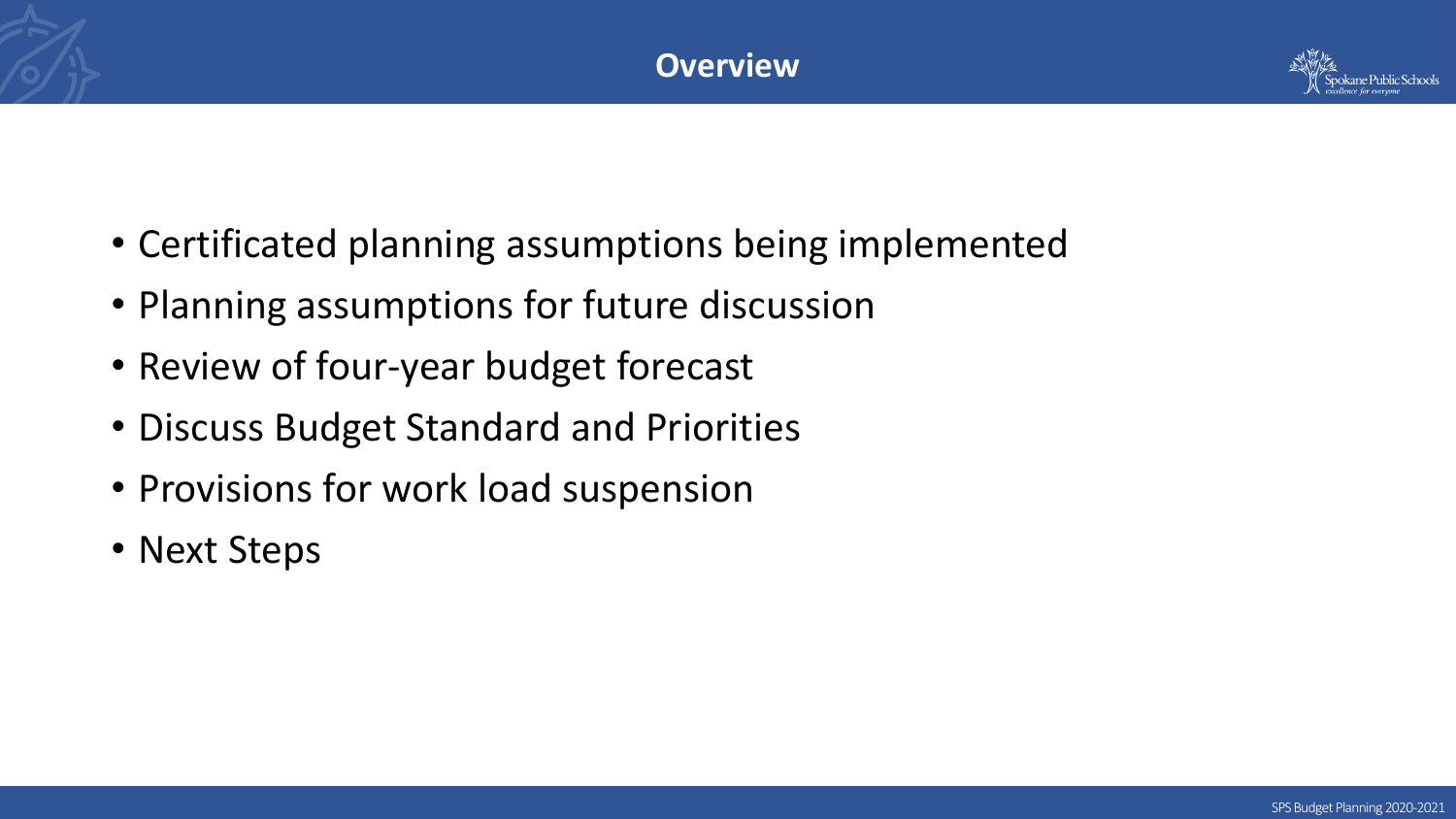

### Elementary staffing allocation assumptions:

- K-3 Staff to maintain K-3 class size funding
- 4-6 Staff to contract workload provisions
- Restore the Elementary school week schedule and the recommended specialist model
	- Determine additional staffing needed to implement the staffing assumptions and discuss with staffing team on March 26 & 27, 2020

## Secondary initial staffing allocation assumptions:

- Enrollment at each secondary school is relatively stable (estimating little change from current year)
- Current year FTE allocations will roll-forward for initial staffing with adjustments for enrollment as needed
- Schools create initial Master Schedules based on estimated enrollment and staffing
	- Determine additional staffing needed to staff to contract limits and discuss with staffing team on March 24, 2020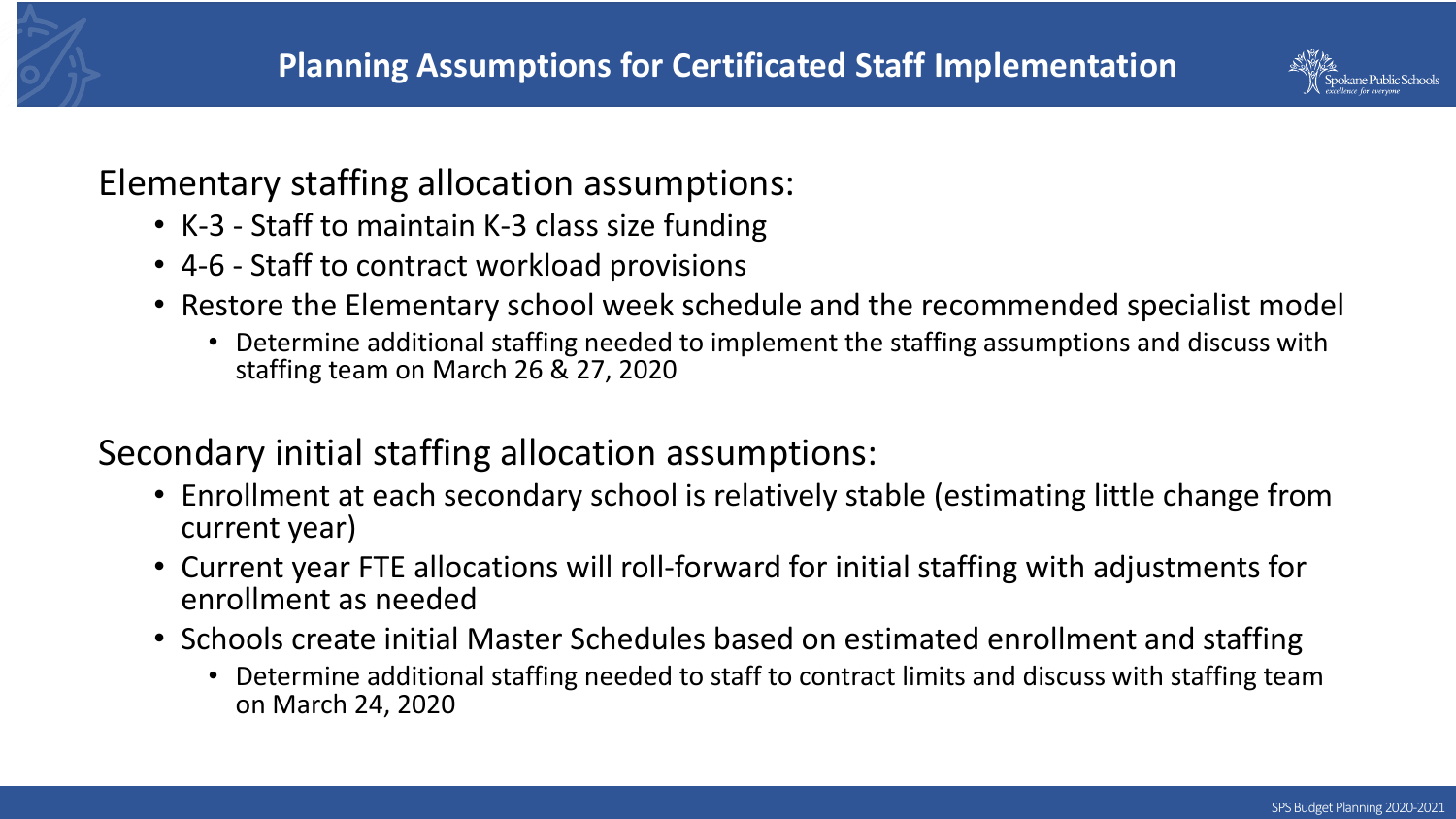#### **2020-2021 Certificated Staffing Implementation**



| <b>Estimated Budget</b><br><b>Budget Adjustment Summary</b><br><b>Impact</b><br>(In millions) |    |       | <b>Explanation of Budget Calculations</b>                                                                                          |
|-----------------------------------------------------------------------------------------------|----|-------|------------------------------------------------------------------------------------------------------------------------------------|
| Basic education workload provisions                                                           |    |       |                                                                                                                                    |
| Elementary staffing $(4^{th}-6^{th})$                                                         | \$ | (0.4) | Staff to Contract limits - 4.0 FTE $\omega$ \$90,000                                                                               |
| Secondary staffing (headcount)                                                                |    | (0.6) | Staff to Contract limits $-7.0$ FTE @ \$90,000                                                                                     |
| <b>Restore Secondary librarians</b>                                                           |    | (1.0) | 11.6 FTE at secondary @ \$90,000                                                                                                   |
| <b>Restore Counselor staffing</b>                                                             |    | (0.1) | Staff to Contract limits $-1.5$ counselors @ \$90,000                                                                              |
| Special Education (SPED) weighting                                                            |    | (1.1) | Staffing to Contract limits 12.0 FTE @ \$90,000<br>(SPED students weighted in general education classrooms)                        |
| Special Education workload provisions                                                         |    | (0.8) | Caseloads adjusted to contract provisions:<br>$DI - 4$ Cert FTE @ \$90,000<br>$BI - 2$ FTE @ \$90,000<br>$RR - 3$ FTE @ \$90,000   |
| English Language Development (ELD) caseload                                                   |    | (0.1) | Caseloads adjusted to contract provisions: Add 2 FTE mid-year or<br>pay overload of \$17K - \$57K/month (contract varies by month) |
| Estimated cost to restore workload provisions                                                 | S. | (4.1) |                                                                                                                                    |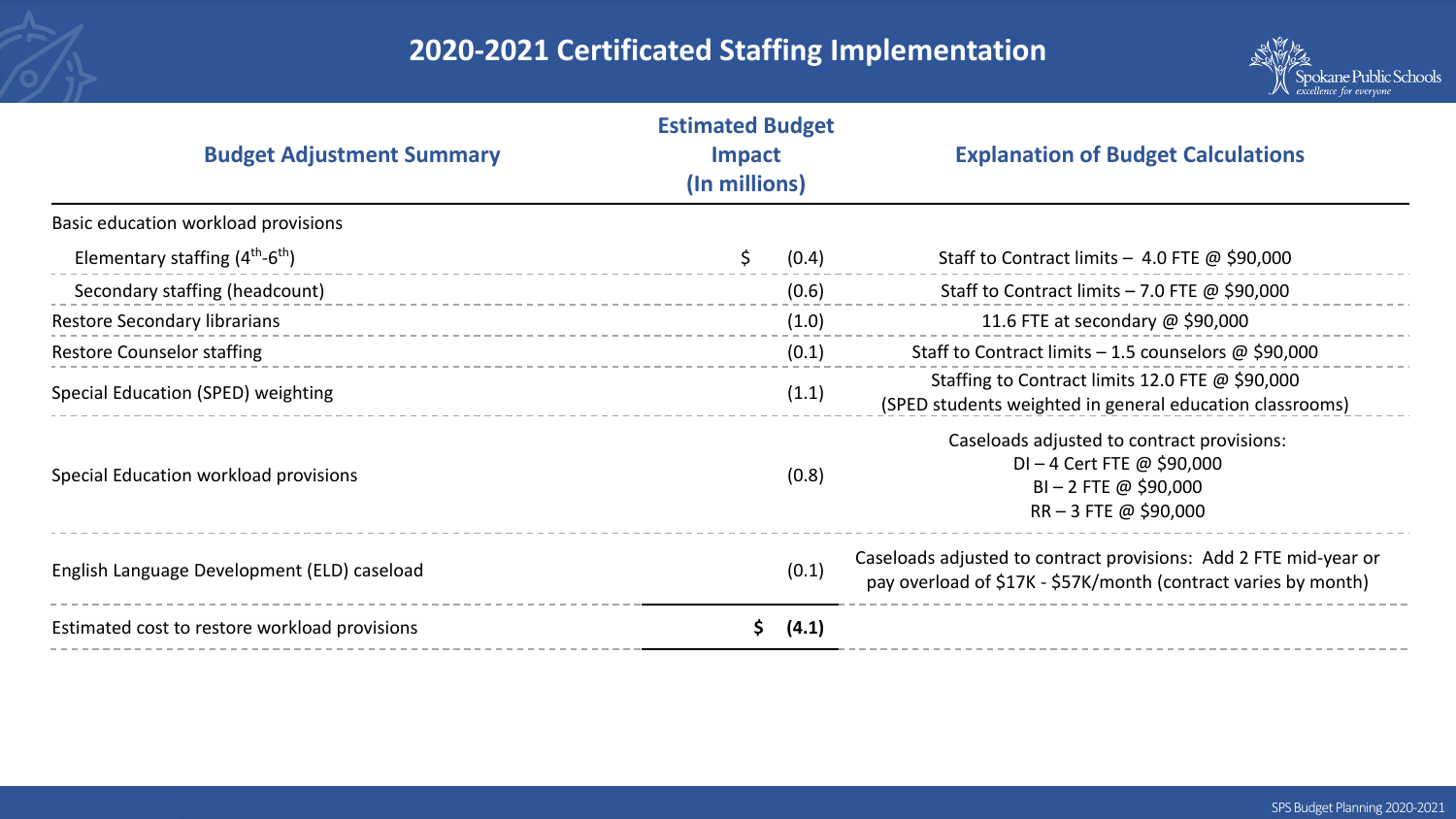#### **2020-2021 Budget "Build-up" Considerations – Work Load Suspension**



| <b>Budget Adjustment Summary</b>                           | <b>Estimated Budget</b><br><b>Impact</b><br>(In millions) | <b>Explanation of Budget Calculations</b>                                                                                  |  |
|------------------------------------------------------------|-----------------------------------------------------------|----------------------------------------------------------------------------------------------------------------------------|--|
| Special Education workload provisions<br>Decision by May 1 | (1.5)                                                     | Caseloads adjusted to contract provisions:<br>$DI - 8$ Paras @ \$42,000<br>BI-4 Paras @ \$42,000<br>RR-3 Paras @ \$42,000  |  |
| Overload pay – Special Education *                         | (0.4)                                                     | RR HS $-21$ FTE paras @\$42,000<br>Overload in excess of contract limits<br>Estimated monthly cost of \$35,800 x 10 months |  |
| Overload pay - Basic Education *                           | (0.1)                                                     | Overload in excess of contract limits classes estimated \$10,000 per<br>month x 10 months                                  |  |
| Secretarial extra hours *                                  | (0.1)                                                     | 70 hours per location (70 hours x 54 locations x \$29.17/hour)                                                             |  |
| Estimated cost to restore classified workload provisions   | (2.1)<br>\$.                                              |                                                                                                                            |  |

\* Decision needs to be made by August 1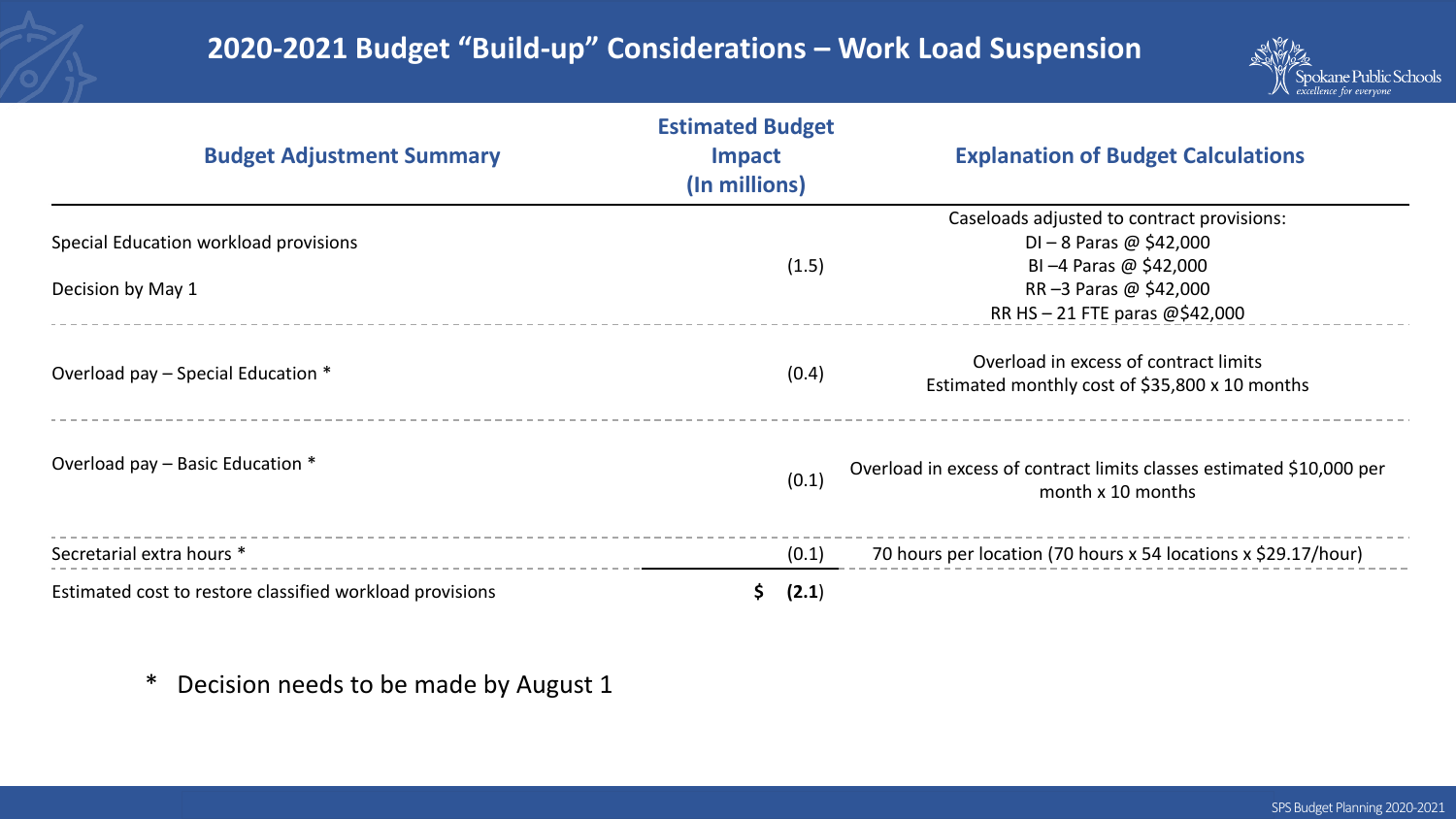

| <b>Budget Adjustment Summary</b>     | <b>Estimated</b><br><b>Budget</b><br><b>Impact</b><br>(In millions) | <b>Explanation of Budget Calculations</b> |
|--------------------------------------|---------------------------------------------------------------------|-------------------------------------------|
| Partially restore custodial staffing | (0.3)                                                               | Restore 5 FTE MS evening custodians       |

- Staffing of custodial staff is not part of spring staffing calendar
- Decision needs to be made by August 1
- Restoration of custodial staffing would be effective September 1, 2020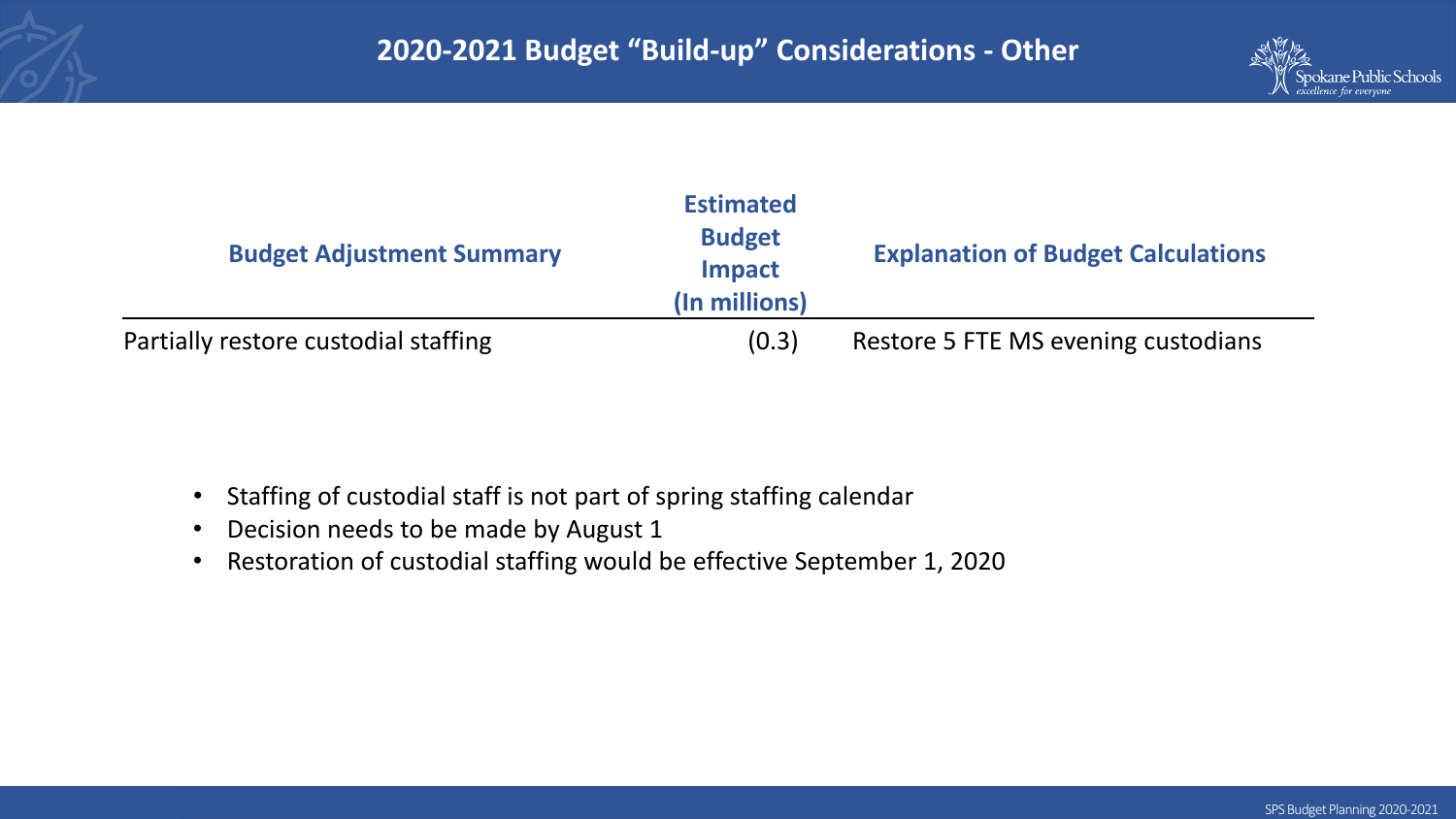

| <b>Budget Consideration</b>                                |   | <b>Estimated</b><br><b>Budget Impact</b><br>(In millions) |  |  |
|------------------------------------------------------------|---|-----------------------------------------------------------|--|--|
| Classified staffing restorations for future consideration: |   |                                                           |  |  |
| Para staffing, clerical hours and overload pay             | Ś | (2.1)                                                     |  |  |
| Partial restoration of custodial staffing                  |   | (0.3)                                                     |  |  |
| Total for future consideration                             |   | (2.4)                                                     |  |  |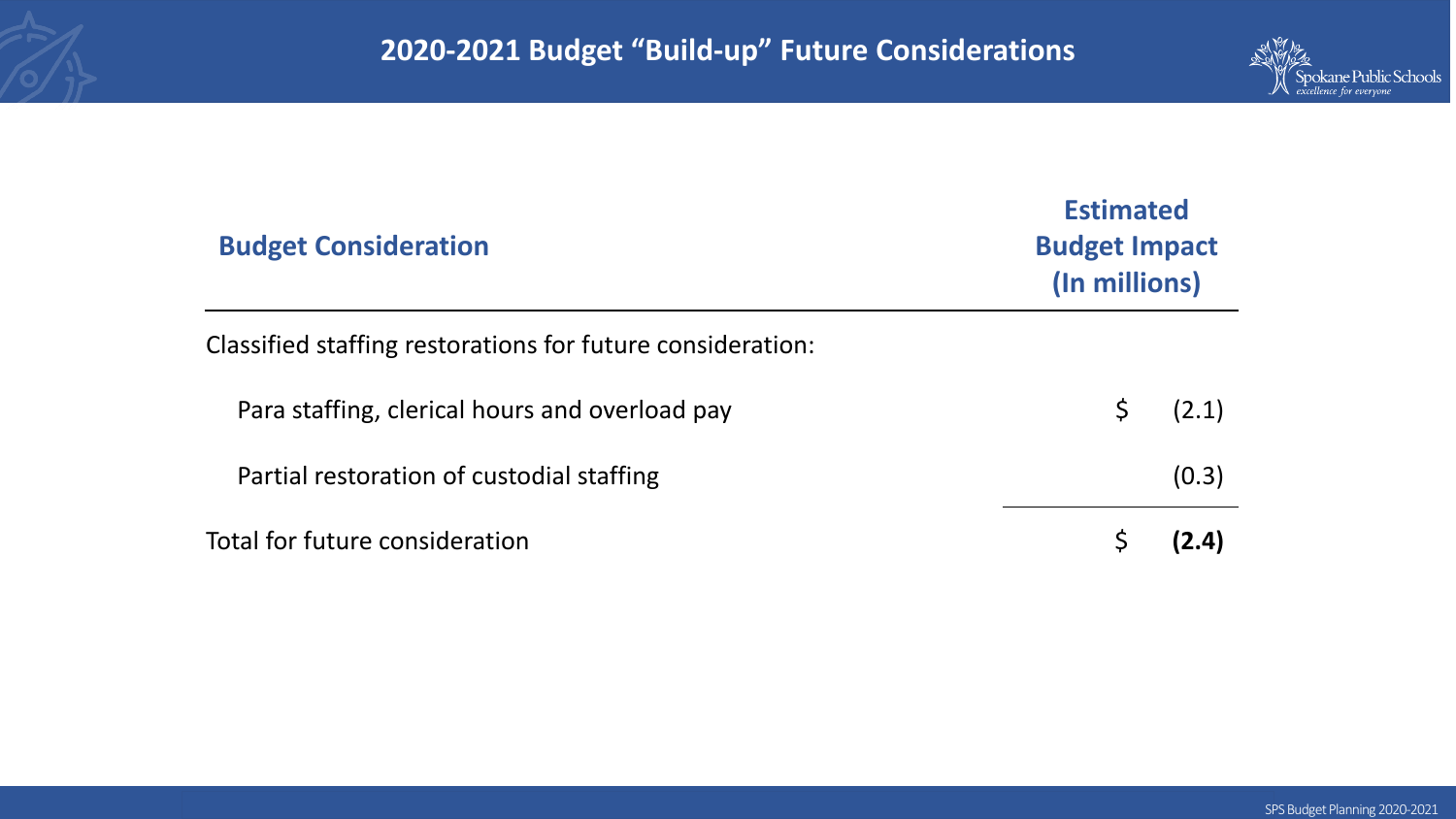

|                                                 | (In Millions) |                 |             |             |
|-------------------------------------------------|---------------|-----------------|-------------|-------------|
|                                                 | 2020-2021     | 2021-2022       | 2022-2023   | 2023-2024   |
| Current EP & O Authorized Levy (Feb 2018)       | \$<br>36.6    | $\zeta$<br>18.0 | \$          | \$          |
| Estimate of EP & O Replacement Levy (Feb 2021)  |               | 34.7            | 68.7        | 73.9        |
| Estimate of EP & O Supplemental Levy (Apr 2020) |               |                 |             |             |
| <b>LEA Estimate</b>                             | 13.3          | 11.3            | 9.4         | 7.6         |
| Apportionment*                                  | 276.3         | 279.0           | 281.8       | 284.6       |
| <b>Other Revenue</b>                            | 138.7         | 141.6           | 144.4       | 147.3       |
| <b>Total Revenue</b>                            | 464.9         | 484.6           | 504.3       | 513.4       |
| Maintenance Level Expenditures                  | 474.8         | 487.3           | 498.6       | 508.2       |
| <b>Targeted Budget Reductions</b>               | (2.0)         | (3.0)           | (3.0)       | (3.0)       |
| <b>Program Restoration</b>                      | 8.0           | 8.3             | 8.7         | 9.0         |
| Opening of New Middle Schools                   |               |                 | 4.0         | 6.0         |
| <b>Total Expenditures</b>                       | 480.8         | 492.6           | 508.3       | 520.2       |
| <b>Net Operations</b>                           | \$<br>(15.9)  | \$<br>(8.0)     | \$<br>(4.0) | \$<br>(6.8) |
| <b>Beginning CAU</b>                            | 26.2          | 10.3            | 2.3         | (1.7)       |
| Ending CAU                                      | 10.3          | 2.3             | (1.7)       | (8.5)       |
| Adjusted Fund Balance % (CAU)                   | 2.25%         | 0.50%           | (0.37%)     | (1.86%)     |

\*Assumes no new legislative enhancements to staffing allocations

Restore contract workload provisions; restore elementary school week schedule, and K-3 class size adjustments; partially restore custodial staffing allocations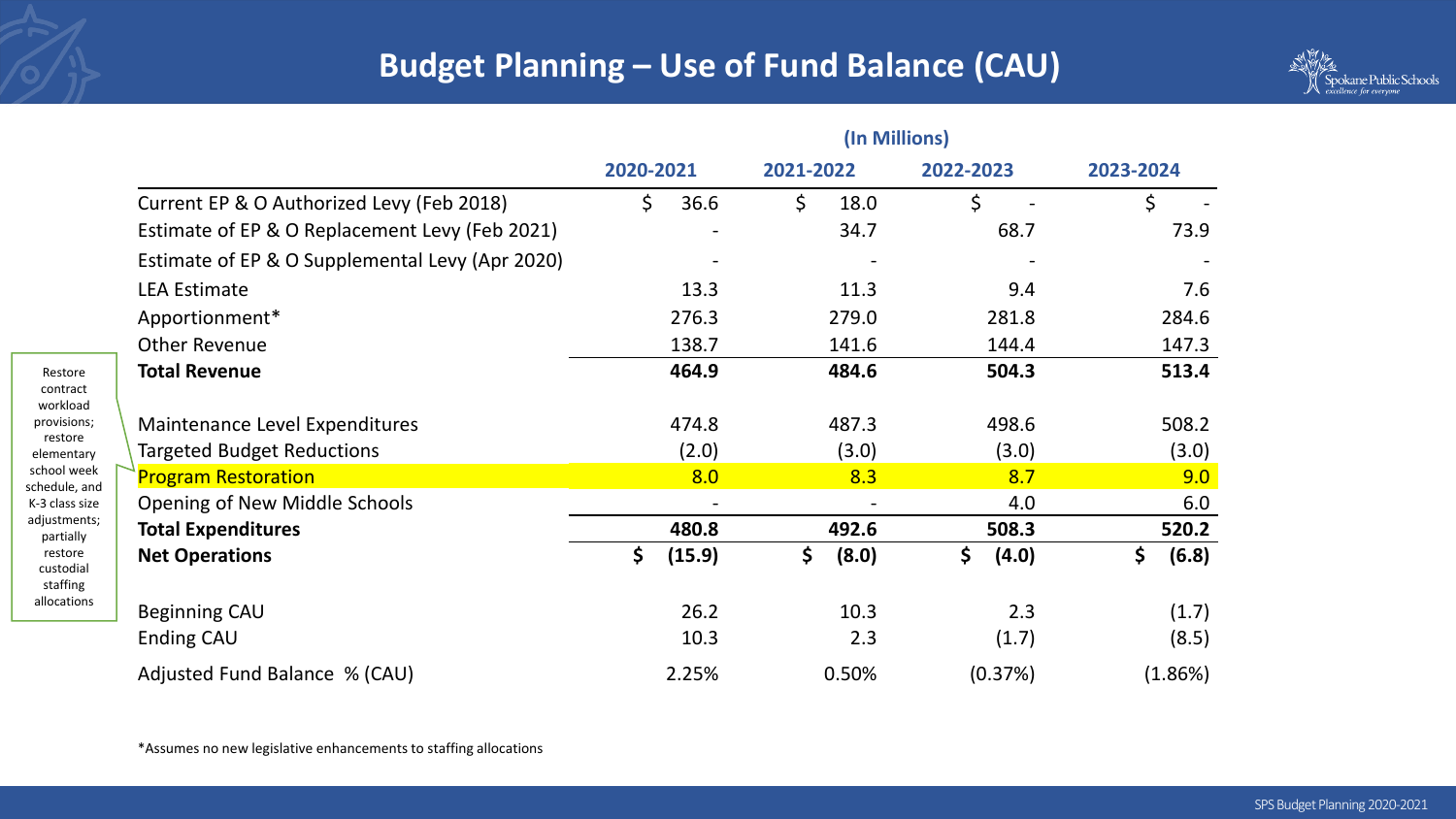#### **Historical Standards Previously Adopted**

- Focus financial resources on programs that directly support the District Strategic Plan and student achievement, with an emphasis on maximizing instructional time with certificated staff and:
	- Preparing students to successfully complete some form of higher education: technical program, 2-year or 4-year degree (T-2-4)
	- Supporting high-achieving students at all grade levels??
	- Ensuring content-rich equitable offerings for students of all academic abilities
	- Maintaining a strong K-3 foundation (e.g. all-day kindergarten and lower-class size)
	- Increasing, where possible, new resources toward teaching and direct classroom activities consistent with School Board Resolution 2013-26
- Maintain a safe learning and working environment for students and staff
- Sustain staff, parent and community support
- Maintain the District's:
	- Financial integrity
	- Investments in human capital, facilities, technology and other physical assets
	- Commitment toward market sensitive employee compensation
- Retain an essential level of support services for District operations
- Assure revenue generating programs break even (e.g. Nutrition Services, Express, Camps, etc.)
- Budget decisions should be:
	- Student focused equitable •practical •sustainable (on-going revenue supports on-going expenditures) •timely •cost effective •legal ▪commensurate with adjustments in student enrollment ▪evaluated on an ongoing basis, based on the standards

ane Public Schoo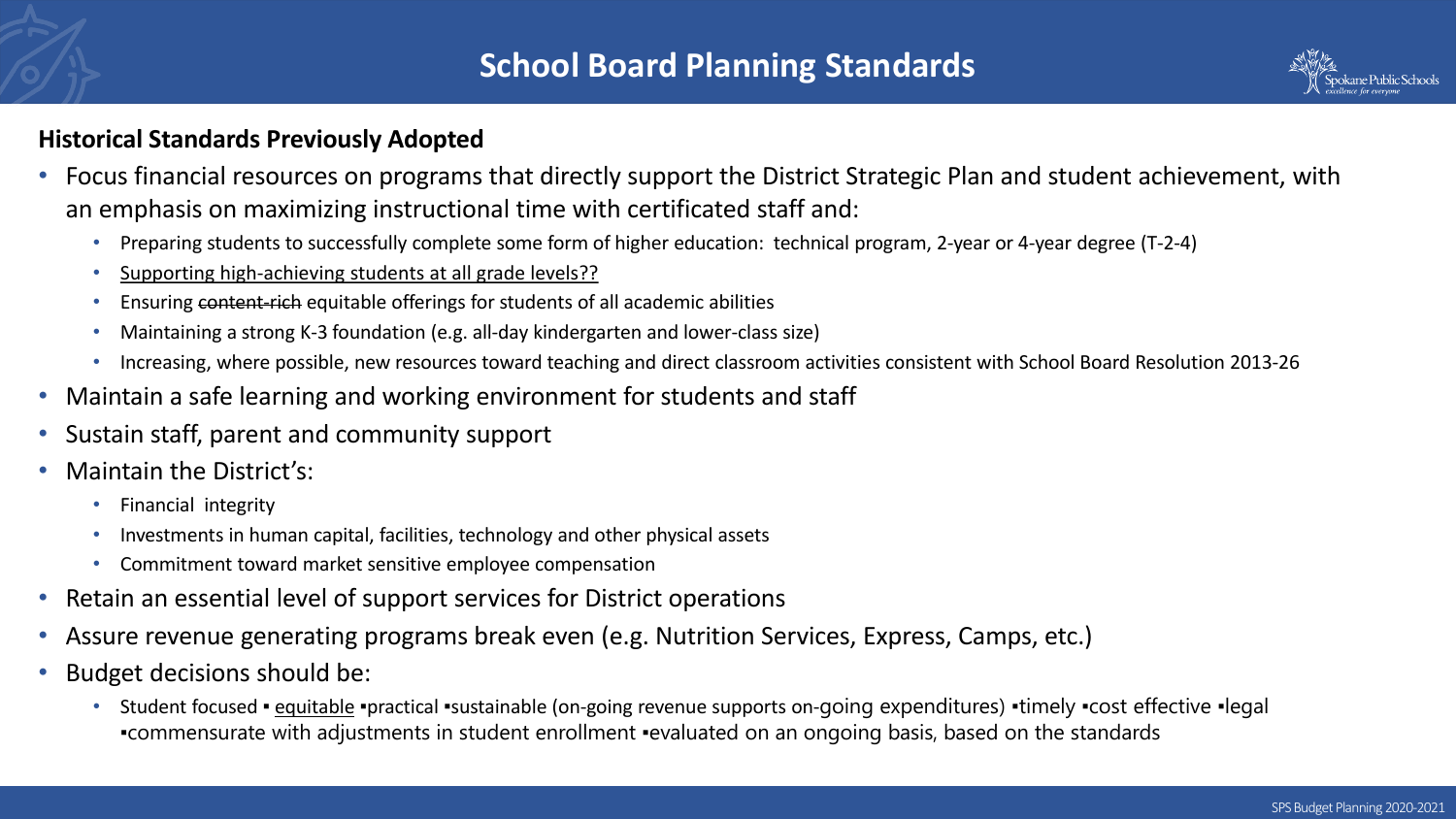

- The guiding Principles for 2020-2021 Budget Development are to:
- ― Protect basic needs
- ― Provide equitable distribution of resources that recognize the diverse needs of students
- ― Maintain essential support services
- ― Meet legal compliance and educational standards
- The School Board's Adopted Budget Priorities:
	- ― Focus on restoring contract workload provisions to support students in basic and special education programs
	- ― Provide for lower class sizes and staff-to-student ratios for K-3 students, while seeing some increase in combination classrooms and staff to student ratios in grades 4-12; prioritize equitable staffing
	- ― Provide educational programs and services within available resources
	- ― Authorize the use of unrestricted fund balance below the target range in 2020-2021 and designate unplanned savings to restore fund balance to a minimum of five percent (5.0%) over the next three-five years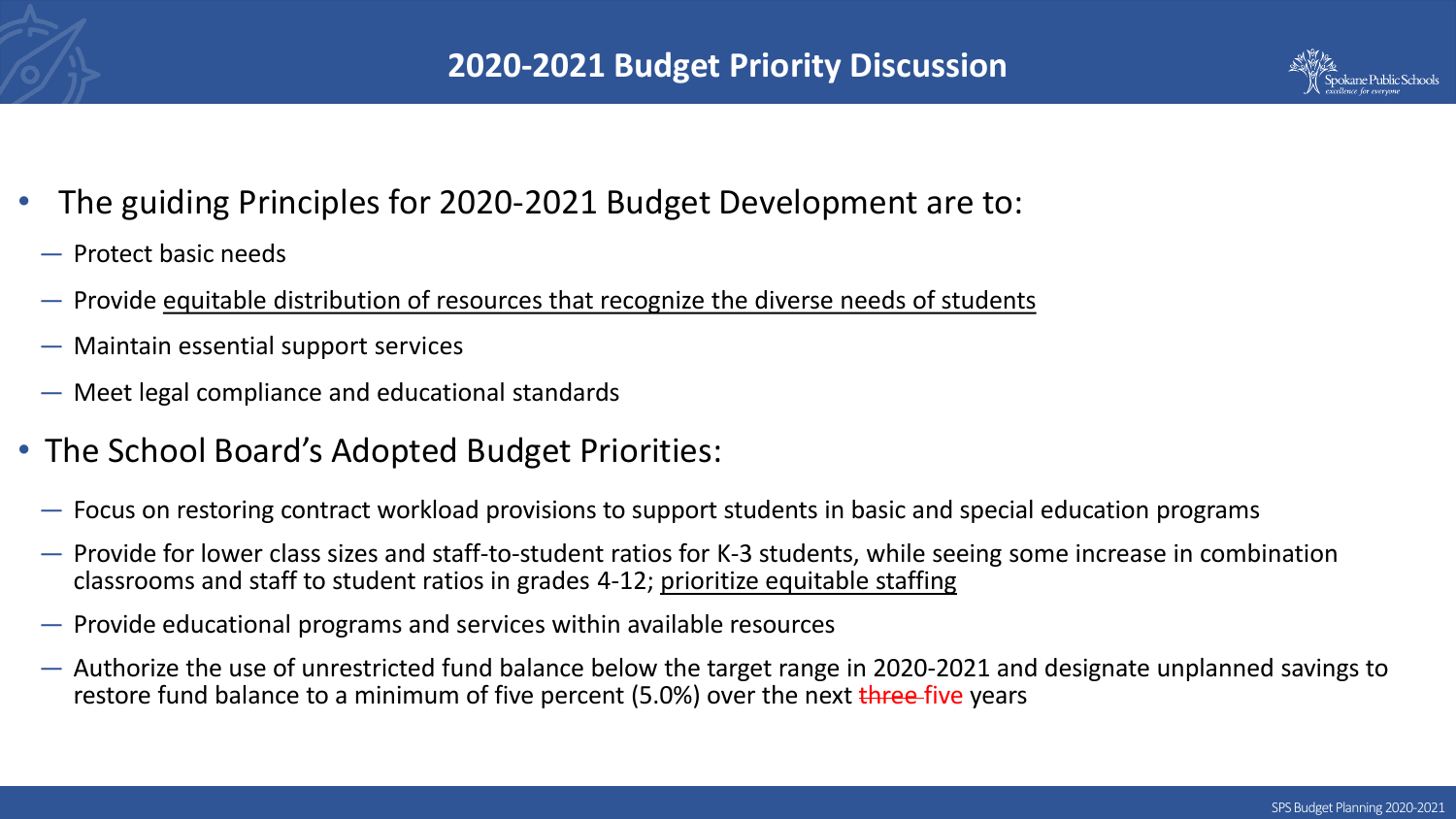

- School Board Resolution 2019-12 suspended employee work-load provisions of the certificated and classified bargaining units for the 2019-2020 school year
- Restoration of workload suspension can be:
	- Full
	- Partial
- If workload suspension is not fully restored:
	- School Board would need to adopt a resolution for 2020-2021 to suspend workload provisions based on financial necessity
		- Caseload and overload pay
		- Classified support
		- Supplemental hours
		- May suspend all workload provisions or identify the specific provisions to be suspended
	- Prior communication with SEA